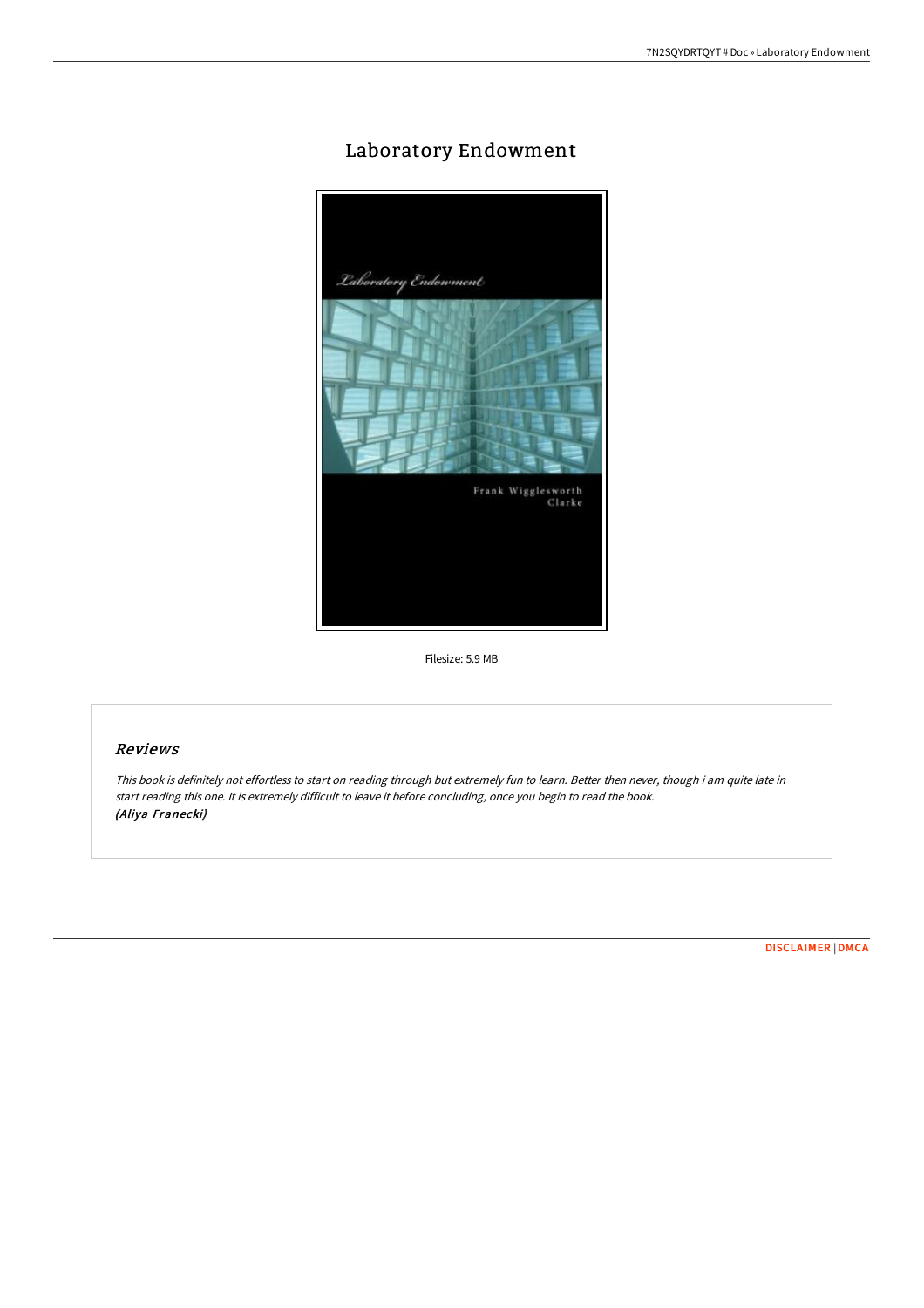## LABORATORY ENDOWMENT



To save Laboratory Endowment eBook, please access the button beneath and save the file or get access to additional information which might be in conjuction with LABORATORY ENDOWMENT ebook.

Createspace Independent Publishing Platform, United States, 2016. Paperback. Book Condition: New. 198 x 129 mm. Language: English . Brand New Book \*\*\*\*\* Print on Demand \*\*\*\*\*.Laboratory Endowment is a short essay by Frank Wigglesworth Clarke. Frank Wigglesworth Clarke (March 19, 1847 May 23, 1931) of Boston, Massachusetts, and Washington, D.C. was an American scientist and chemist. Sometimes known as the quot;Father of Geochemistry,quot; Clarke is credited with determining the composition of the Earth s crust. He was a founder of The American Chemical Society and served as its President, 1901. Professor Clarke was the first theorist to advance a hypothesis regarding the evolution of elements. This concept emerged early in his intellectual career. His "Evolution and the Spectroscope" (1873) appear in Popular Science Monthly. It noted a parallel evolution of minerals, accompanying that of plant life. He was known for pushing mineral analysis beyond analytical results. He sought compilations of the associations, alterations, and syntheses of each mineral sample. His study Constants of Nature (Smithsonian Institution 1876) was one of the first collections of both physical and chemical constants. The USGSs Atomic Weights series became standard references for the chemistry and geochemistry professions and academic fields. Clarke was also an academic collaborator. His Data on Geochemistry became a means of collecting peer professional efforts for common use across five successive editions. Beginning with his Constitution of silicates (1895), Professor Clarke advanced a methodology of geochemical analysis which described a minerals composition through fact coordination. Priority was placed on contextualizing the research by describing constitution, structure and relationship with other minerals. The mineral samples natural history was the end goal, a means of articulating the minerals alteration products and pseudomorphs as a record of chemical change. To this record Clarke added the artificial history record available in the laboratory. The natural...

B Read Laboratory [Endowment](http://albedo.media/laboratory-endowment-paperback.html) Online  $_{\rm PDF}$ Download PDF Laboratory [Endowment](http://albedo.media/laboratory-endowment-paperback.html)